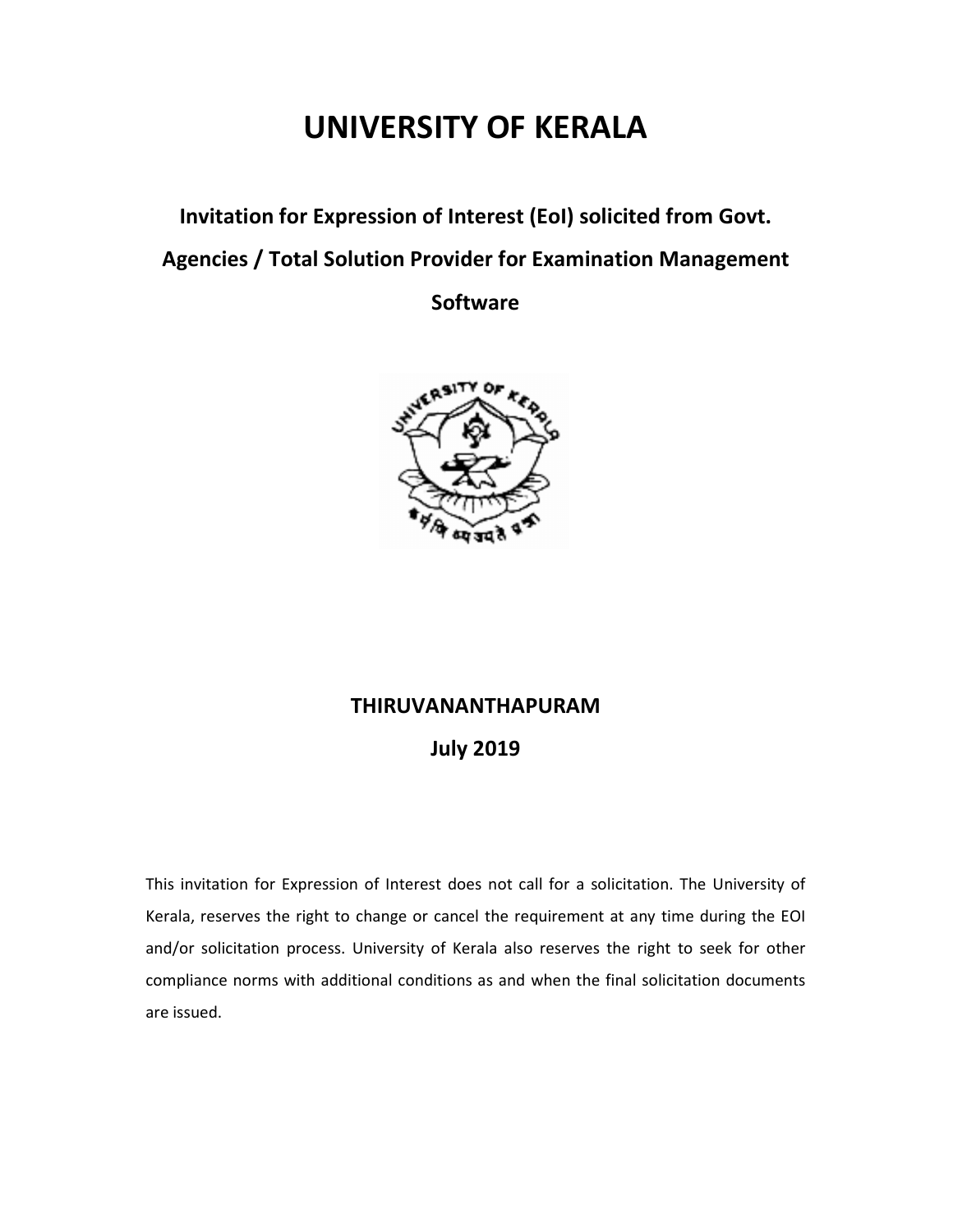### 1. About University of Kerala

 University of Kerala is the Mother University from which all the other Universities in Kerala have evolved. Our University had produced some of the very brilliant brains who have been successful both inside the country and abroad and has brought laurels to the country. University of Kerala got Maiden Chancellor's Award for Best University in the State. Kerala University ranked 22<sup>nd</sup> by National Institute Ranking Framework (NIRF) and is the top position in Kerala State.

 The examination process in the University of Kerala has been evolving in the early part of the last century. It was a very efficient system then, as the number of Colleges, students and courses were limited. However, with the advent of new courses and Colleges, the student strength has increased and the old system is proving to be time consuming. Therefore, the Computerization and IT enabled service of the examination wing was started nearly a decade back.

 The examination wing of the University of Kerala conducts examinations for about 700 courses every year. The number of subjects/papers for which examinations have to conduct is about 12000. University of Kerala has 42 teaching departments, School of Distance Education (SDE) and more than 200 affiliated colleges. The total number of hall tickets/mark lists issued every year is around 3 lakhs.

 Any system designed to automate the process flows in the University should give due regard to its primary stake holder – Students. There are different modes of student's registration - Regular, Part Time, Lateral Entry, Research Scholars etc. Each student undergoes some selected activities in the University Examination system. This is called student life cycle of the University. A student enters in the University system through admission process, and then enrolls into a course. The student is able to get online services like matriculation, eligibility migration etc. The process of pre-examinations is online along with the advents of IT services are integrated as an extended service to the students.

The aim of the project is sharpening the IT enabled services into a single platform then optimizing in the examination process that gives better service to the students. This reduces the time lag in the examination processes and faster result processing.

 Kerala University has many software solutions working as independent system, not an integrated solution in a single platform. The software developed in different programming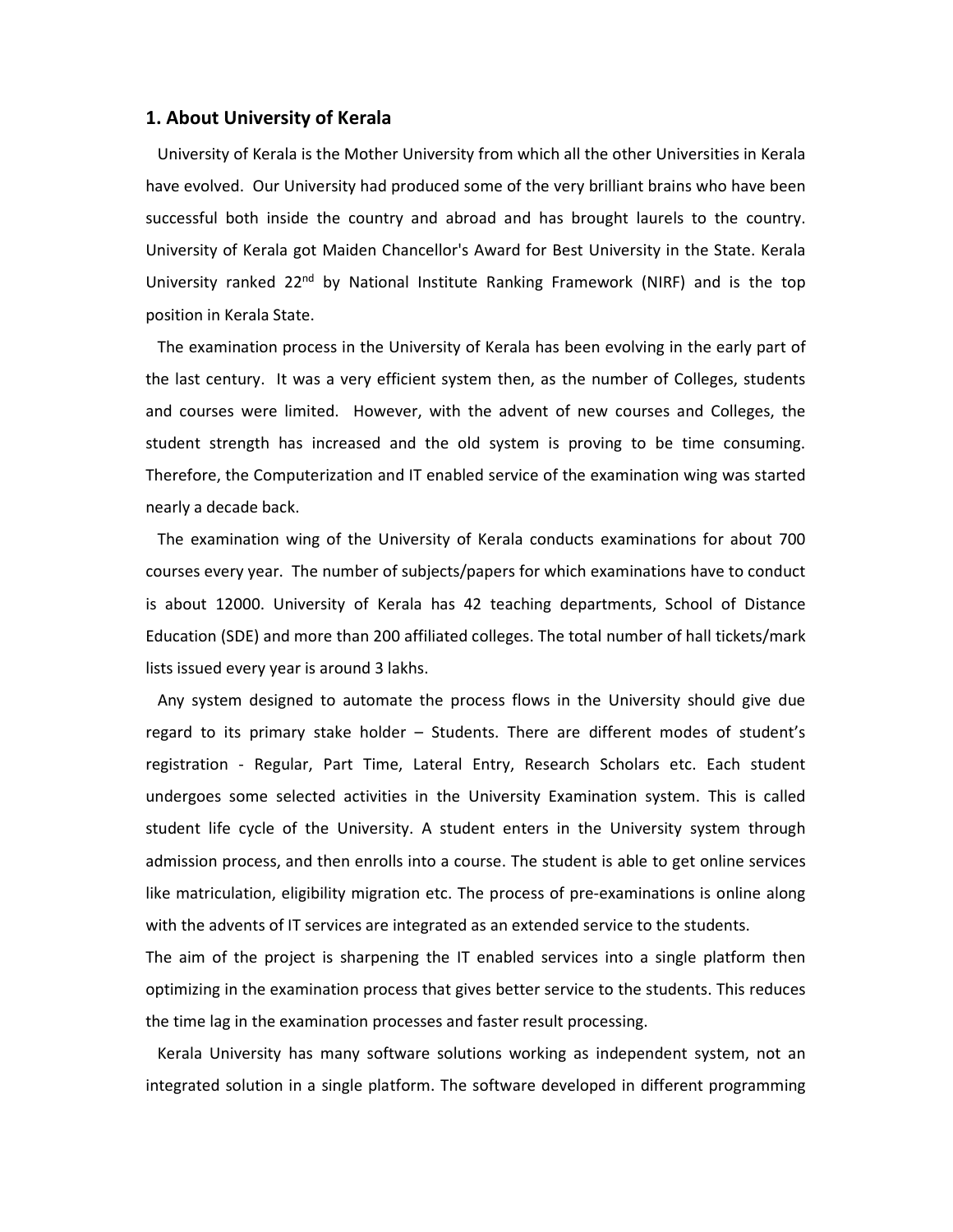environment and independent platforms. So, additional efforts are required in the IT side to reduce the effort of the computerization.

## 2. Objectives of the Project

The system should cover the following process flows in the above cycle

- 1. Online Admissions for all courses.
- 2. Student services Matriculation and migration, Eligibility verification, Student discipline council, Provisional certificates.
- 3. Pre-Examinations Exam Registration, Verification, CA Mark, Attendance etc., Teachers Index card, Integrated Examination portal with e-Payment Gateway.
- 4. Examinations -QR coded Nominal rolls, Online Question papers, Online Hall tickets, Bundling and Transportation management, QR coded false numbering and Online Examinations.
- 5. Post Examinations- Camp management, OMR based Tabulation, Results Processing and publication, Revaluation cycle and Online Evaluation of Answer Books.
- 6. Consolidation mark list and Degree certificates, registration to the NAD/Digilocker.
- 7. Integrated to online payments and University cash counter

## 3. Expression of Interest (EoI)

 University of Kerala invites Expression of Interest (EoI) from reputed firms located in India to develop & implement Examination Management Software for improving its Banking operations driven by the above mentioned objectives.

#### 4. Objective of the EoI

 The objective of the EOI is to shortlist suitable agencies (for handling the end-to-end activities encompassing but not limited to, the implementation of examination management software, integration with existing systems setup of all hardware, software components and interfaces of the server platform such as Operating system, Database) who would later be invited to submit detailed technical and financial tenders for the software project.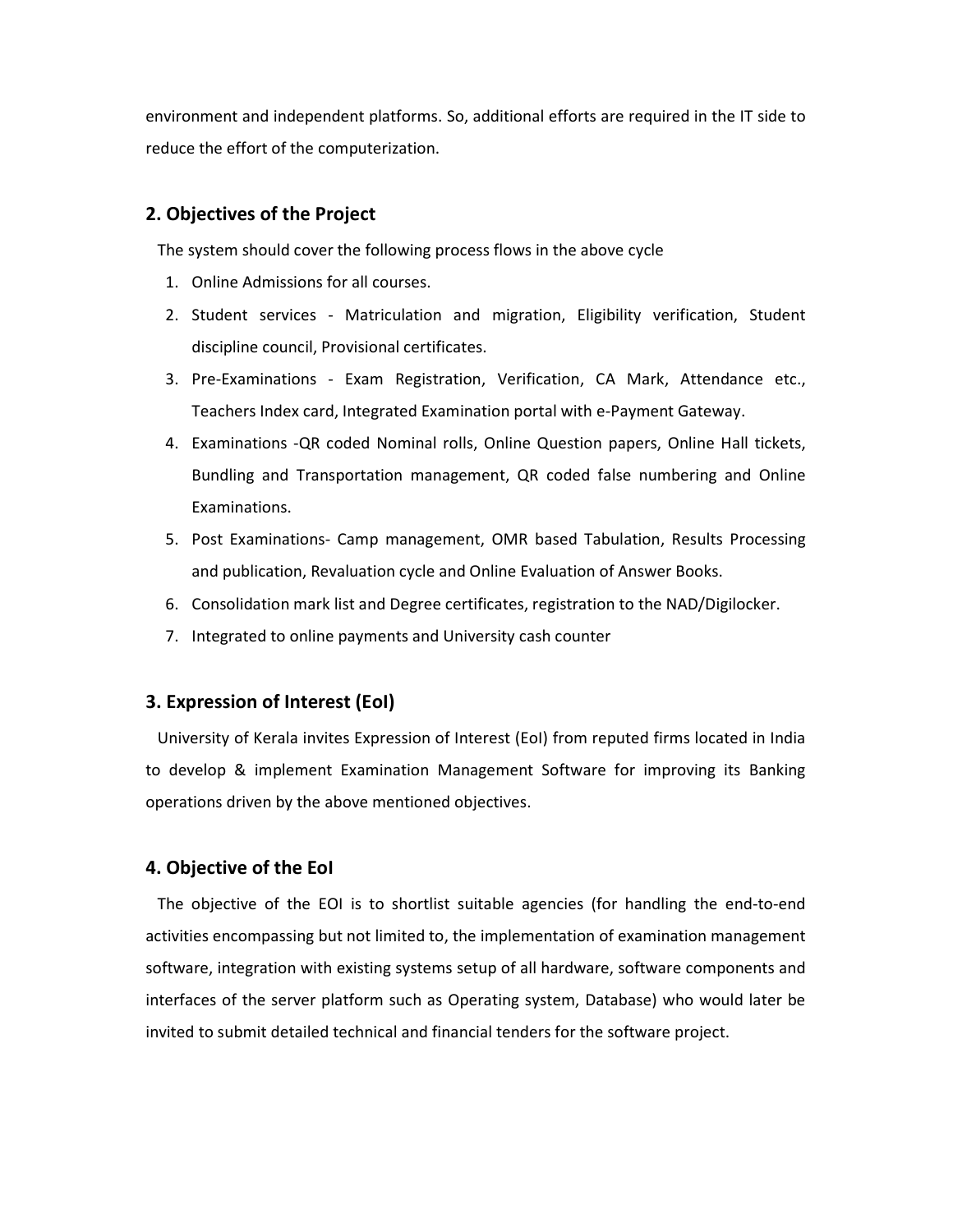The EoI does not constitute a commitment to offer of a Contract or prospective Contract. University of Kerala shall not be liable for any cost incurred by any potential developer in preparation and submission of information in response to this EoI.

## 5. Eligibility Criteria

- a) The participant Software development agency should give a detailed presentation.
- b) Development should be in Free and Open Source Software.
- c) Bidder should be a firm from Central/State Govt. Agencies.

## 6. Format of EoI

Detailed response to the EoI consisting of the following:-

- a) Forwarding letter
- b) Bidder Information (as per Proforma 1)
- c) A brief Proposal on the Bidder's offerings.
- d) Presentations

## 7. Evaluation and Shortlisting

 Two-part bid system shall be adopted i.e. Technical Offer and Commercial /Price Offer. In the first stage, the Technical Offers shall be opened at the stipulated time mentioned in this document. The Commercial/Price Offers of only those parties who qualify in the first stage shall be opened.

 University of Kerala reserves the right to accept or reject any or all the bidders without assigning any reason.

#### a. Proposal Evaluation

 From the time the Proposals are opened to the time the Contract is awarded, the bidder should not contact the University of Kerala on any matter related to its Technical and/or Financial Proposal. Any effort by the bidder to influence the University of Kerala in the examination, evaluation, ranking of Proposals, and recommendation for award of Contract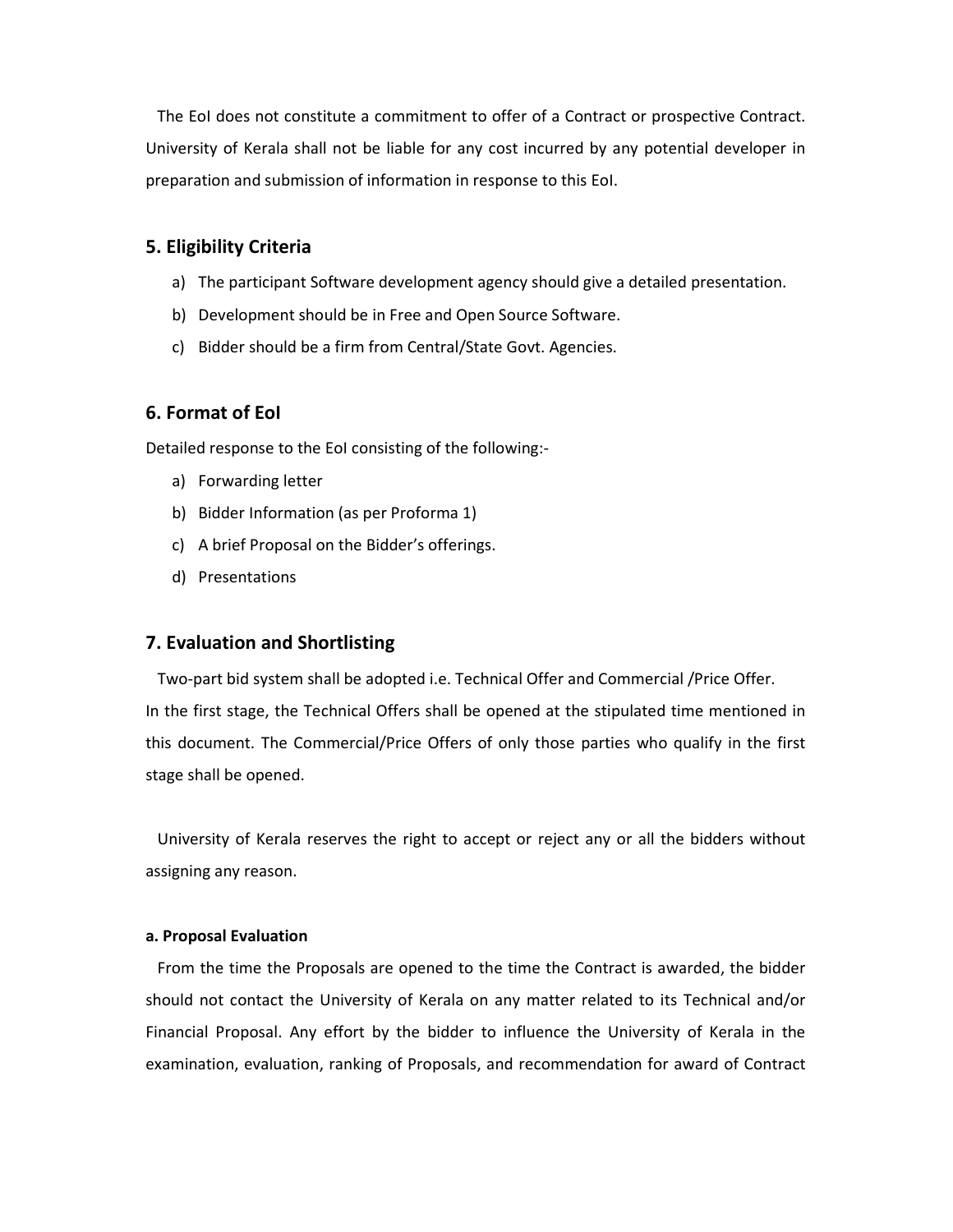may result in the rejection of the bidder's Proposal. Evaluators of Technical Proposals shall have no access to the Financial Proposals until the technical evaluation is concluded.

#### b. Evaluation of Technical Proposal

 The evaluation committee shall evaluate the Technical Proposals on the basis of their responsiveness to the Terms of Reference, applying the evaluation criteria, sub criteria, presentation and point system specified in the Data Sheet (to be prepared by University). Each responsive Proposal will be given a technical score (St). A Proposal shall be rejected at this stage if it does not respond to important aspects given in this document, and particularly the Terms of Reference or if it fails to achieve the minimum technical score indicated in the Data Sheet.

#### c. Financial Proposals

 Following the ranking of technical Proposals, when selection is based on quality & cost basis (QCBS), the first ranked bidder is invited to negotiate its proposal and the Contract in accordance with the instructions given.

### d. Public Opening and Evaluation of Financial Proposals

 After the technical evaluation is completed the University of Kerala shall prepare a list of pre-qualified and short listed applicants for opening of their Financial Proposals. A date, Time and Venue will be notified to the Applicants for announcing the results of Technical evaluation and opening of Financial Proposals. University of Kerala will not entertain any query or clarifications from Applicants who fail to qualify at any stage of the selection process. Financial Proposals of the qualified applicants shall be opened publicly in the presence of the bidders. The Financial Proposal of bidder who does not qualify in the technical evaluation will then be inspected to confirm that their financial bids have remained sealed and unopened. The Financial Proposals of the qualified bidders shall then be opened, and the total prices read aloud and recorded. University of Kerala shall prepare a record of the public opening of Financial Proposals.

 In case of QCBS, the lowest evaluated Financial Proposal (Fm) will be given the maximum financial score (Sf) of 100 points. The financial scores (Sf) of the other Financial Proposals will be computed as indicated in the Data Sheet. Proposals will be ranked according to their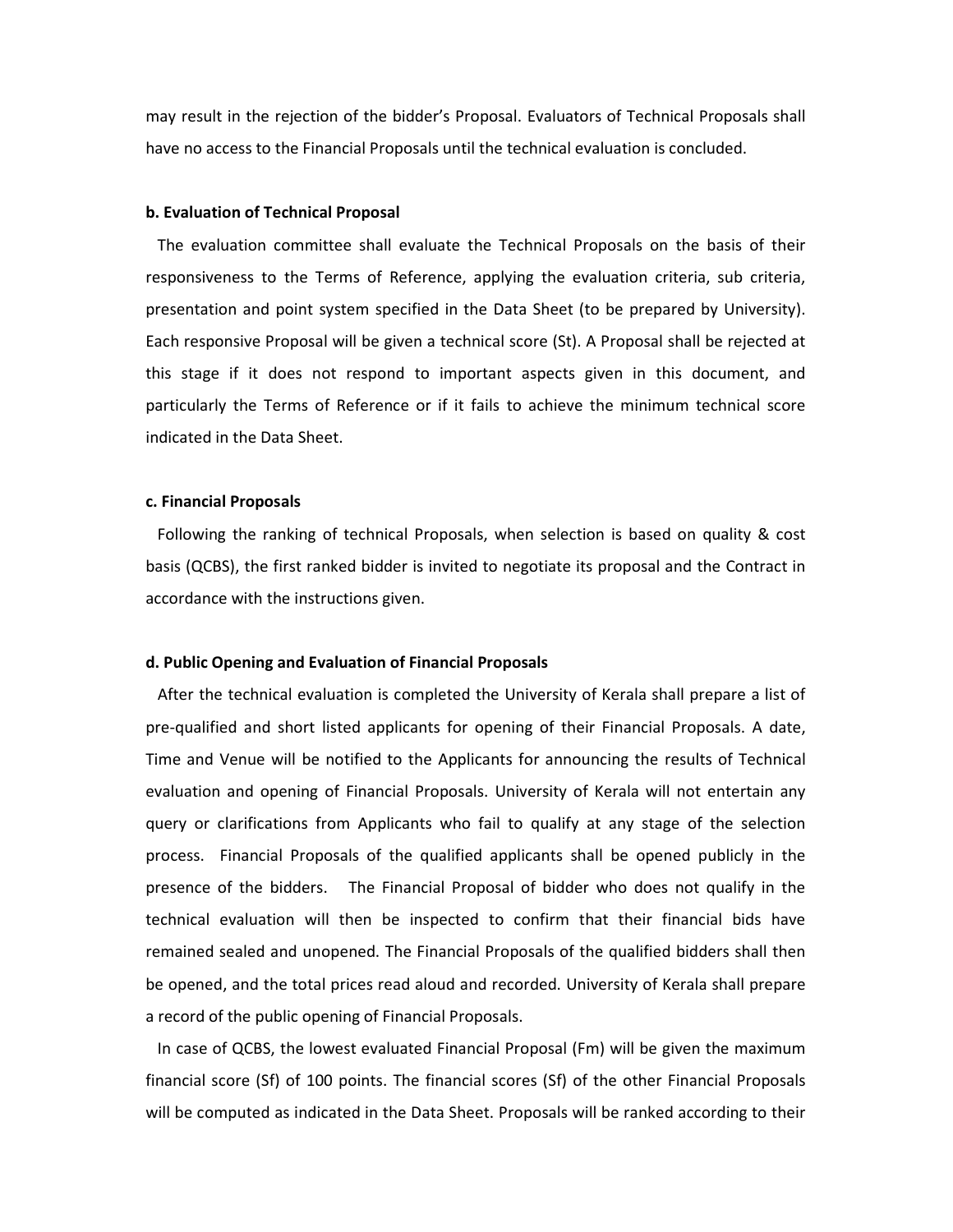combined technical (St) and financial (Sf) scores using the weights ( $T =$  the weight given to the Technical Proposal;

P = the weight given to the Financial Proposal;  $T + P = 1$ ) indicated in the Data Sheet: S = St x T% + Sf x P%. The Technical score obtained shall be converted on a scale of 100 and the result then be multiplied with weightage factor (T%). The firm achieving the highest combined technical and financial score will be invited for negotiations.

#### e. Negotiations

 Negotiations will be held at the date, time and venue announced by University. The invited bidder will, as a pre-requisite for attendance at the negotiations, confirm availability of all professional/technical staff. Failure in satisfying such requirements may result in the University of Kerala proceeding to negotiate with the next-ranked bidder. Representatives conducting negotiations on behalf of the bidder must have written authority to negotiate and conclude a Contract.

#### f. Technical Negotiations

 Negotiations will include a discussion of the Technical Proposal, the proposed technical approach and methodology, work plan, and organization and staffing, and any suggestions made by the bidder to improve the Terms of Reference. University of Kerala and the bidder will finalize the Terms of Reference, staffing schedule, work schedule, logistics, and reporting. These documents will then be incorporated in the Contract as "Description of Services". Special attention will be paid to clearly defining the inputs and facilities required from the University of Kerala to ensure satisfactory implementation of the assignment. The University of Kerala shall prepare minutes of negotiations which will be signed by the University of Kerala and the bidder.

#### g. Financial Negotiations

 The financial negotiations will be conducted after the technical negotiation. Negotiations will conclude with a review of the draft Contract. To complete negotiations the University of Kerala and the bidder will sign the agreed Contract. If negotiations fail, University of Kerala will invite the bidder whose Proposal received the second highest score to negotiate a contract.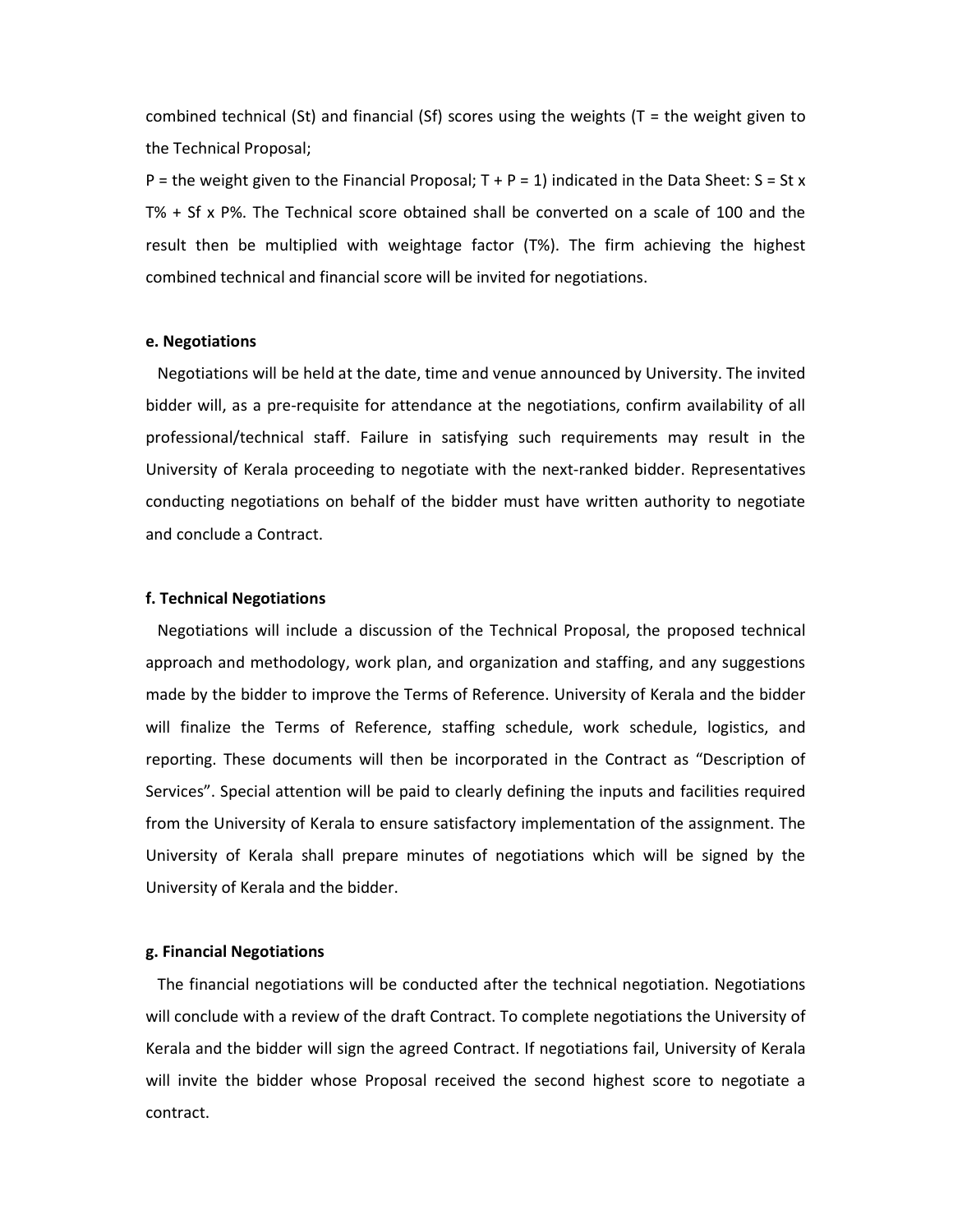## h. Award of Contract

 After completing negotiations, the University of Kerala shall award the Contract to the selected bidder. The bidder is expected to commence the assignment within one week after issue of Work order. However, the bidder can only commence work once the contract has been signed.

## 8. Schedule of EoI

Date of Issuance of EoI : 06-07-2019 Last date and time for submission of EoI : 20-07-2019 5PM

## The responses / queries should be addressed to:

The Director, Computer Centre, University of Kerala Queries can be mailed to kucc@keralauniversity.ac.in / kucc.director@keralauniversity.ac.in /

The completed EoI (along with the Proforma 1) should be sent to The Registrar University of Kerala SH Campus, Palayam Thiruvananthapuram – 34 Kerala

Sd/-

## Registrar